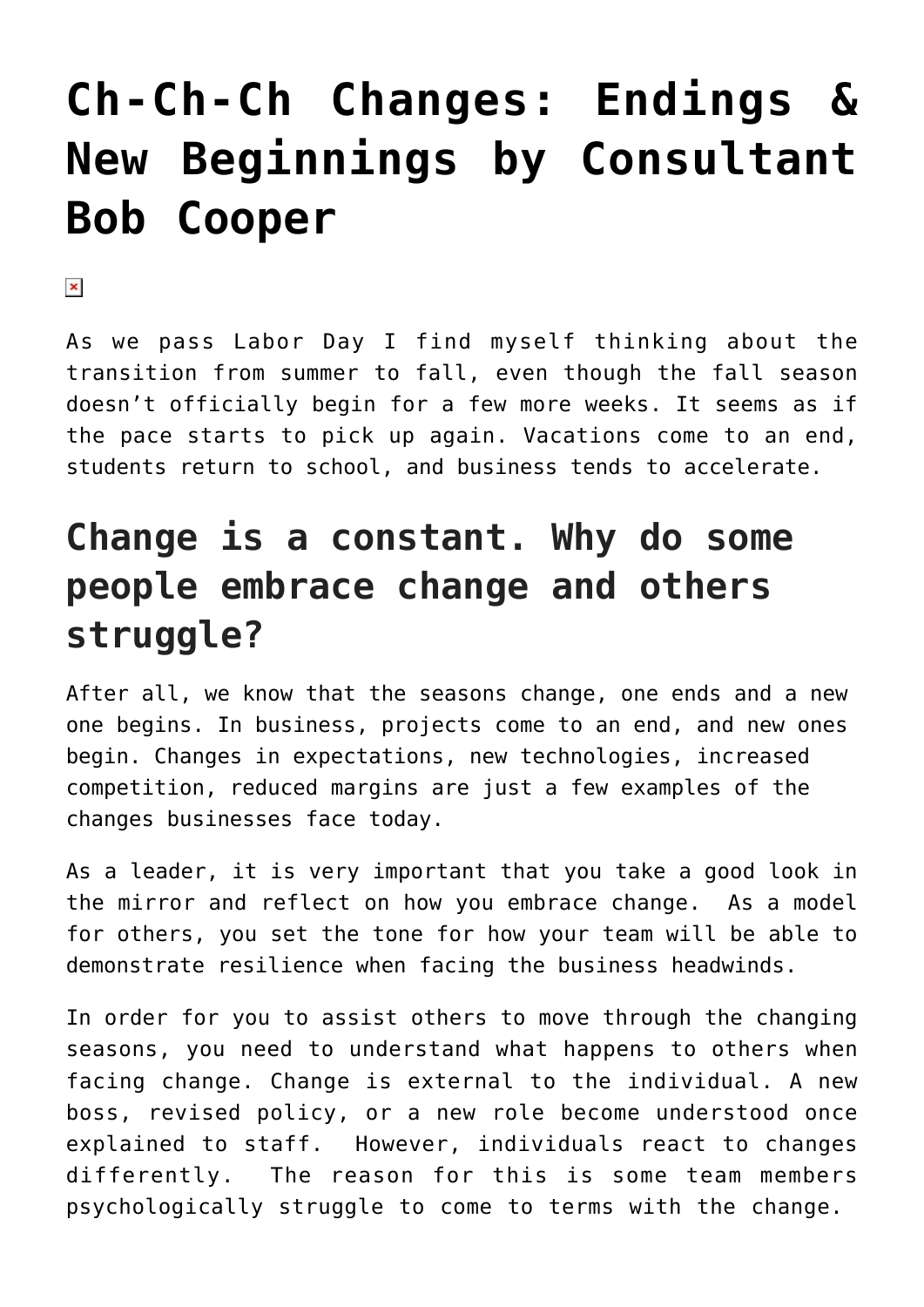They find it difficult to make the internal transition. In my experience, the number one reason for this is fear. Perhaps they are not confident in their ability to deliver on the change. They may be hesitant to take a risk due to a fear of failure. They don't feel as safe or secure.

## **Questions you should ask yourself during times of change.**

*What do my team members need to let go of?*

*What do they feel they are losing?*

Transitions require endings. Great leaders understand that certain changes have a big impact on individuals. Some individual's self-esteem is tied to the old process. They may have felt an enormous sense of pride in what they had accomplished. Great leaders effectively assist others to work through these endings, and become comfortable with transition.

## **The following are a few suggestions to assist others through change and transition:**

- 1. Explain what is changing and why it is changing. Let others know what is not changing.
- 2. Allow staff to express concern, and show empathy for anyone struggling to embrace the change. Be tolerant of mistakes. Mentor others to turn mistakes into opportunities for learning and growth.
- 3. Maintain ongoing two-way communication throughout the change process.
- 4. Engage others in making the change work. Listen to staff ideas and incorporate suggestions that are beneficial for the business.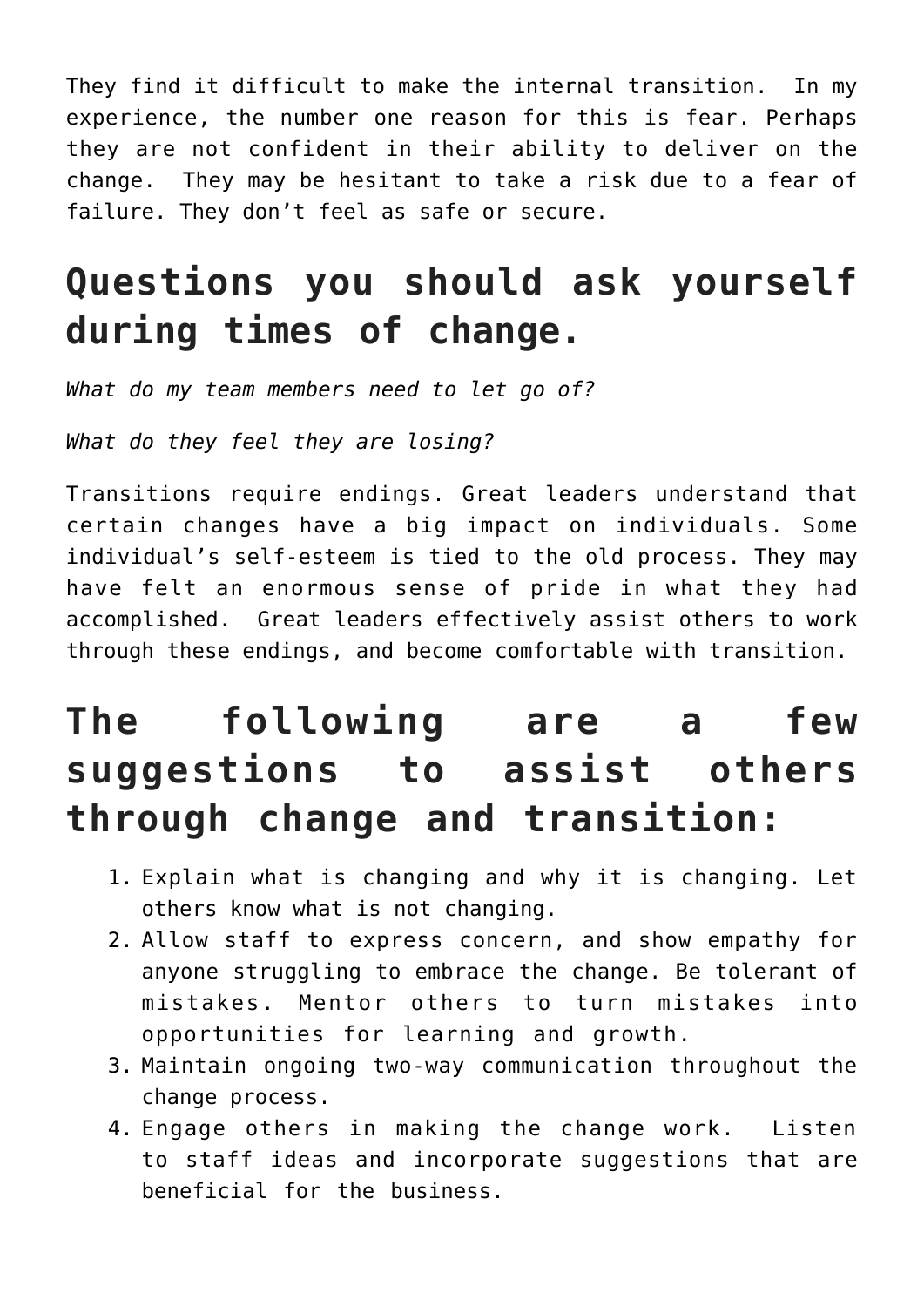5. Be positive and promote a feeling of optimism.

Great leaders assist team members to come to terms with their endings, and work hard to help others to find new beginnings. Things will not be the same, but as a leader you can help staff to develop the competence and confidence to move forward.

You will be able to assist most team members to move through the changing seasons and find comfort in new beginnings, if you move through the transition yourself. If you are stuck in the summer, as we embark on the fall, how can you expect your team to turn the page?

*Great leaders treat each and every team member as a unique individual who experiences change in their own way. Without judgment, great leaders meet staff wherever they need to be met. Some staff become the champions of certain changes, and others need a lot more attention.*

One of the most important lessons in leadership (and in life) is to treat every person you meet with total respect regardless of how they deal with the seasons of change. Not everyone can be the "A" student, but they all deserve to be in the classroom. An individual may ultimately need to leave the room, but this should be handled with complete respect, understanding and compassion.